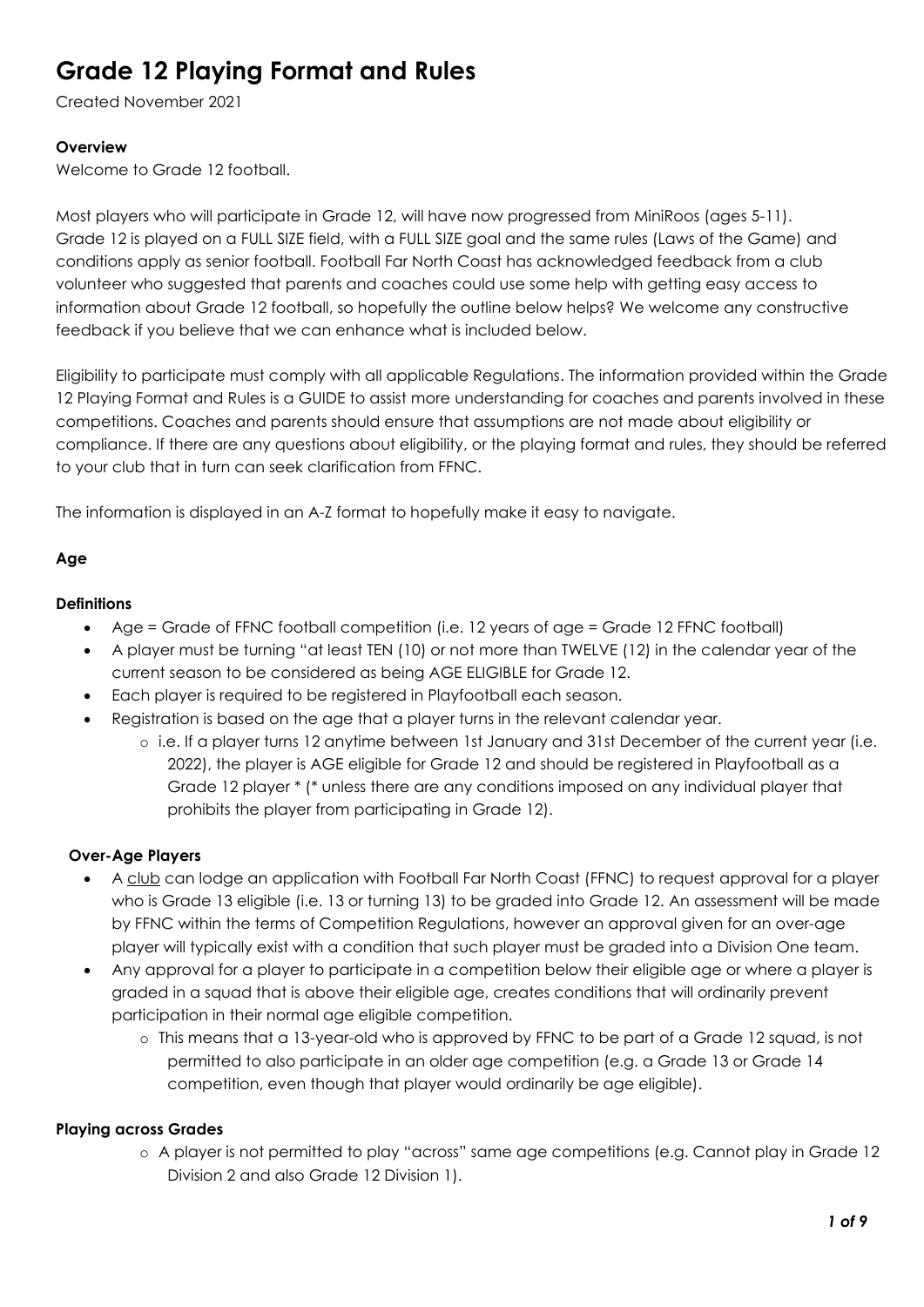Created November 2021

## Borrowed Player

- This is a player from the same club, but from a different team, who participates on Game Day for the different team.
- A player must be otherwise eligible, such as by age, gender, registration and grading.
- A player cannot play across Divisions in the same age competition (e.g. A player from Grade 12 Division 2 cannot participate as a Borrowed Player for the club's Grade 12 Division 1 team or vice versa).
- A borrowed player (when eligible on all criteria) can participate in Grade 12, 13 or 14.

## Coaches & Team Officials

- All team officials must be registered as a Coach/Team Official in PlayFootball.
- Each team is required to have a minimum of one (1), up to a maximum of two (2) registered team officials listed on the match sheet.
- Only registered team officials who are listed on the match sheet are eligible to stand within the confines of the technical area.

### **Competitions**

- Unlike MiniRoos, Grade 12 football exists in a formal competition/competitive format.
- Each team would ordinarily be scheduled to play at least twelve games in the pointscore season.

#### **Disciplinary**

- The National Disciplinary Regulations apply to Grade 12 and above.
- An offence that is classed as being an on-field incident as defined under the Laws of the Game may result in a player (or Team Official) being issued a caution (i.e. known as a YELLOW CARD offence) or being sent from the field (i.e. known as a RED CARD offence).
- A player or coach who is issued with ONE (1) yellow card in the same match, can continue to participate in the same match.
- A player or coach who is issued with TWO (2) yellow cards in the same match, is subsequently issued with a RED Card and is immediately SUSPENDED and must leave the field of play and the Technical Area.
- A player of coach who accumulates FOUR (4) yellow cards across at least four different matches, is immediately suspended at the conclusion of the match where the fourth yellow card has been received.
- A player or Team Official who is subject to a suspension, is not eligible to participate (in ANY role), until FFNC has provided written notification of the suspension and until the individual player or team official has extinguished the full suspension applicable.
- The name of the suspended participant must be recorded as "standing down" on the relevant match sheets and be subsequently confirmed by FFNC as serving each component of a suspension imposed, before being again eligible to participant (in ANY role).
- Football Far North Coast will consider what suspensions apply for RED Card offences, however most suspensions will be equal to the minimum suspension for the relative offence, by reference to the Football Australia scale of sanctions outlined in the National Disciplinary Regulations; https://www.footballaustralia.com.au/sites/ffa/files/2020-08/20- 02%20National%20Disciplinary%20Regulations%202020%20(Final).pdf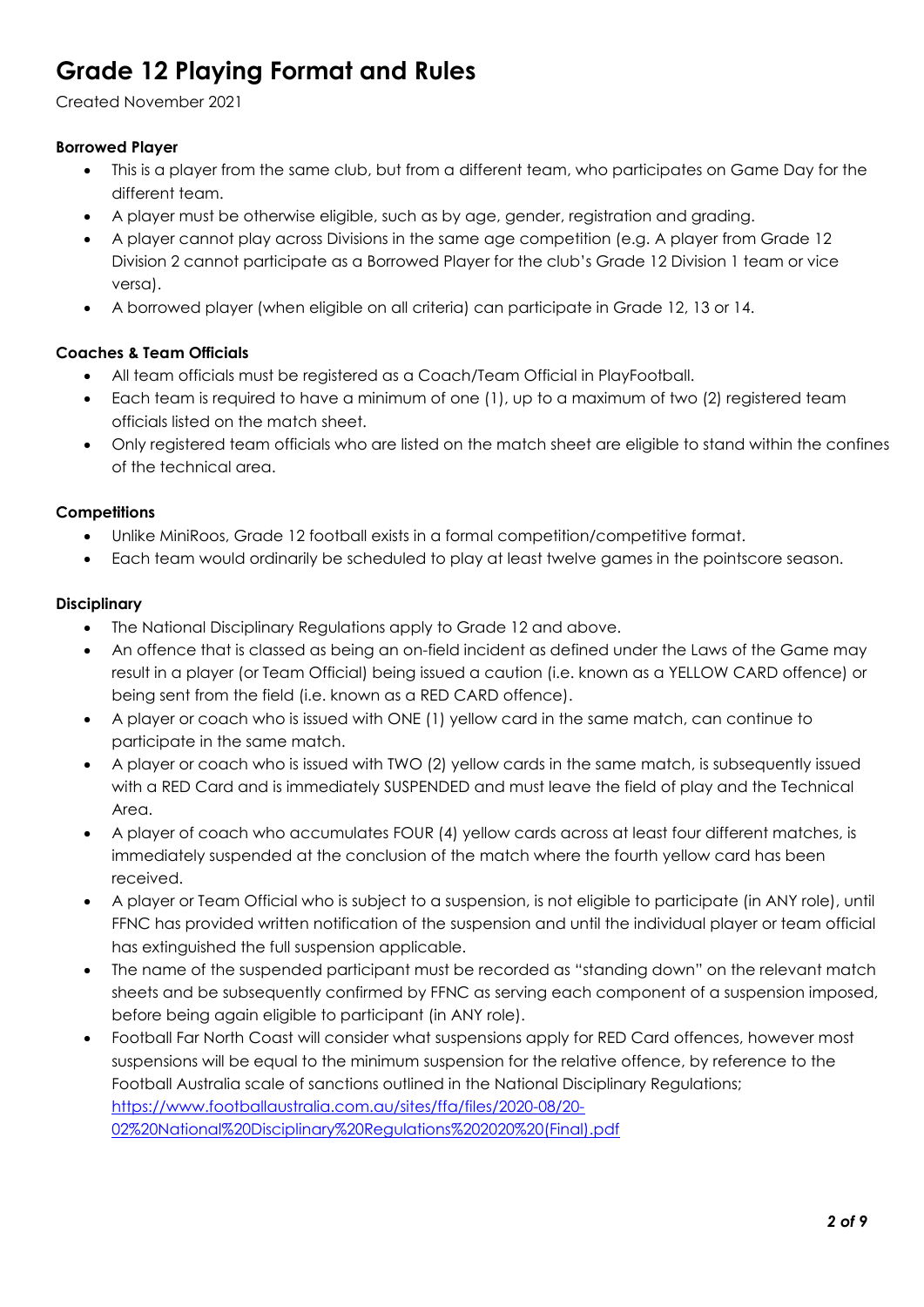Created November 2021

# Duration of Match

- Each match is played as two 25-minute halves.
- A maximum 5-minute half-time break will exist between the two halves.
- The referee appointed to the fixture must ensure that the HT break does not exceed 5 minutes.
	- o It is important that this is adhered to, to ensure that the scheduling of other fixtures at the same venue on the same day are able to kick-off at their scheduled time.
- There is no time added-on for injuries or other breaks in play.
- Late Kick-Off or other delays will ordinarily see time deducted from the maximum 50 minutes match time.
- It is strongly recommended that teams remain within the vicinity of the field to avoid losing time by returning to the change rooms.
- In the event of a match commencing after the scheduled time, the referee shall reduce the total duration of the match by the time lost and divide both halves equally. The Referee shall then advise each team to this effect before the commencement of play.

## Duty Officer

- Each HOME club is required to have a registered VOLUNTEER act as a Duty Officer at each field on Game Day.
- The role of Duty Officer is to monitor the behaviour of spectators.
- Refer to a Guide for Duty Officers

### Forfeits

- If a team is unable to play their scheduled game due to a lack of players, a forfeit is recorded against the team. The opposition team is awarded three (3) points and three (3) goals on the pointscore table.
- A team cannot borrow or use players from the opposition team.
- Each team must have at least seven (7) eligible players listed on the match sheet and be present and ready to take the field of play not later than fifteen (15) minutes of the scheduled kick-off time or a forfeit is imposed against the team that is unable to field a team. There is no concession for travel time.
- Football Far North Coast ultimately makes a decision to impose a forfeit and will consider the evidence available in making such a decision.

### Field size

- Grade 12 games are played on a full-size field. As per FIFA guidelines, fields can range from 45m to 90m in width and 90m to 120m in length.
- Goals are full size.

# Finals Series & Grand Finals

- At the completion of each Grade 12 point score competition, the top four (4) teams (unless otherwise advised by FFNC) will qualify for the finals series in each respective age grade and division.
- The finals series will ordinarily take place over three weeks.

The normal format of a junior finals series is outlined below:

Week 1 – Elimination Semi-Final and Qualifying Semi-Final Match A (Elimination Semi-Final) –  $3<sup>rd</sup>$  place v  $4<sup>th</sup>$  place Match B (Qualifying Semi-Final) – 1st place v 2nd place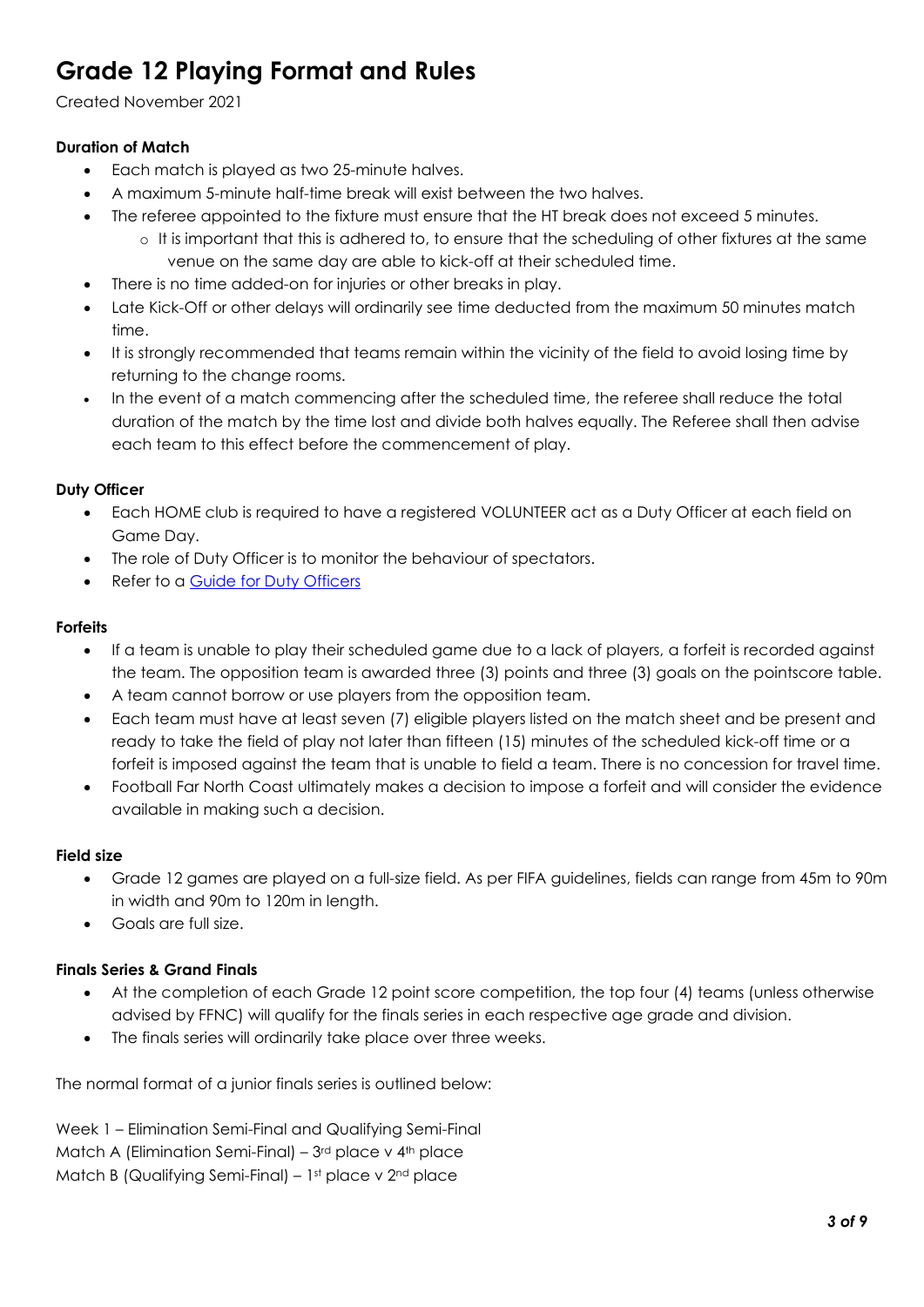Created November 2021

Week 2 – Final Match C (Final) – Loser Match B v Winner Match A

Week 3 – Grand Final

Match D (Grand Final) – Winner Match B v Winner Match C

- Extra-time of 10 minutes each way applies for all finals and the grand final if both teams are tied at the end of normal time.
- There is no penalty shoot-out if scores remained tied at the end of extra time.
	- $\circ$  In finals (i.e. Match A C), the highest placed team in the point score table progress.
	- o In the Grand Final, both teams are declared as joint winners.

# **Goals**

- Goals are FULL SIZE.
- Nets are ordinarily fixed on goals and are recommended to be used however are not compulsory.

## Grading

- Teams are nominated in divisions (i.e. Division 1, Division 2, Division 3) based on the perceived ability of the respective teams by their clubs.
- FFNC uses this information and grades teams into divisions (and competitions) that are deemed to be appropriate.
- The regrading of a team into a higher or lower division will typically not occur once games have been played, although FFNC will use its own discretion in each case.

# Home Team (club)

- The team/club named first in the draw is considered to be the HOME TEAM/Club.
- A team can still be the Home Team, even when playing at a neutral venue.
- A team will NOT be the Home Team if playing at the opposition team's venue UNLESS the match was a Final Series match and the venue was classed as being neutral by FFNC.

# Interchanges (also known as substitutes in FFNC competitions)

- An interchange means that any player from the same team (as listed on the match sheet) can be interchanged (i.e. replaced, swapped or substituted) during the game, by another player from the same team (who is listed on the match sheet).
- Unlimited interchange of players applies\* (\*) Subject to the discretion of the referee as to when (and how many) interchanges can be made.
- The referee is not required to keep a record of which player(s) are interchanged, except IF the goalie is interchanged or swaps with a teammate who is otherwise playing as an outfield player.
- Players are able to return to the field after being substituted off, as long as a maximum number of eleven (11) players from the same team are on the field at any one time.
- The player leaving the field must be off the field before the interchange player goes on.
- A coach/team official cannot make substitutions while the ball is in play.
- A player interchange may only be made when the play is stopped (i.e. when the ball goes out of play for a throw-in or goal-kick, or after a goal has been scored) and permission has been given by the referee.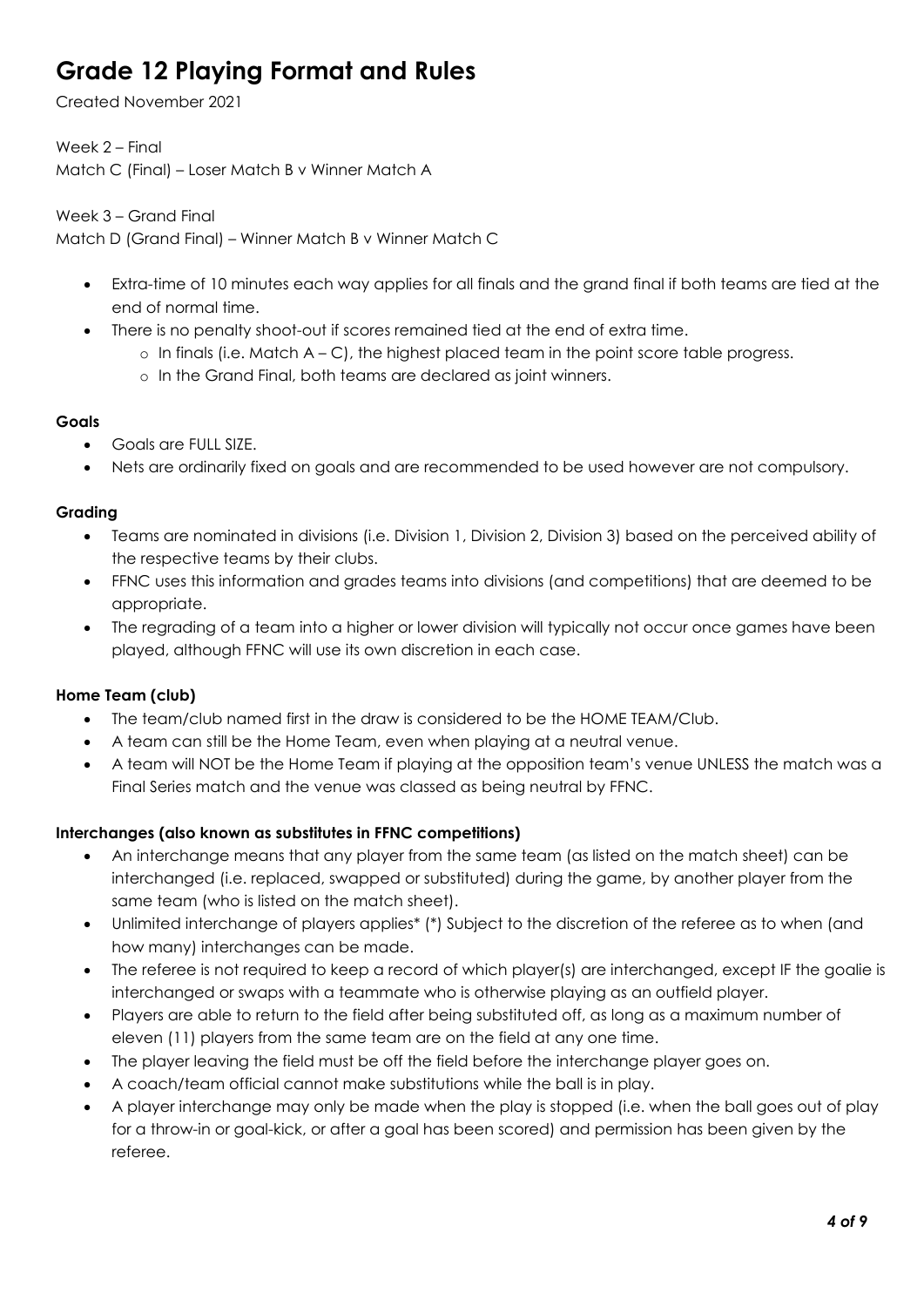Created November 2021

# Lines of Communication

- Parents (and spectators/supporters) should respect the role of the COACH and NOT issue/yell instruction from the sideline.
- Coaches MUST be registered in PlayFootball.
- Coaches MUST be located in the team's Technical Area IF they wish to issue any instructions during a match.
- ALL individuals must respect the role, authority and decisions made by a referee during a match.
- ALL communication should be respectful.
- Parents should refer any general questions or concerns to the COACH in the first instance.
- Parents should refer any serious concerns about child welfare, to the club's Member Protection Information Officer (MPIO), whose name and contact details should be made known by your member club.

## Match Balls

- A Size 4 ball is used.
- The HOME club should provide three (3) size 4 match balls for each Grade 12 fixture.
- The logic of the home club/team supplying three (3) match balls is based on trying to maximise the game time played, noting that;
	- o ZERO time off applies.
	- o ONE ball being used will potentially create more game time lost .
	- o A "lost" ball will not impede the game continuing .
	- o A deflated (or unsuitable) ball can readily be replaced.
	- o providing consistent requirements for every competition.

### Match Officials (more commonly known as Referees)

- Match Officials are known as either a REFEREE (the one official who has the whistle and officiates on the field of play) or an ASSISTANT REFEREE (typically one of two officials, when appointed, to "run a flag" on one sideline to judge offside, when the ball is out of play and to assist the referee with decisions required on the field of play).
- A centre referee will ordinarily be the ONLY official appointed to a Grade 12 fixture by FFNC.
- A referee appointed to a Grade 12 match will typically be young, inexperienced (most likely FIRST YEAR officiating) and may not be super confident.
- A referee who is officiating for their first season will generally be wearing a GREEN SHIRT to indicate that they are inexperienced. Everyone should SUPPORT these officials and be respectful.
- If a referee cannot be formally appointed, a coach or parent will need to officiate the game. This responsibility may be shared between the two teams (e.g. one parent from each team referees one half each).
- Assistant Referees (ARs) are not appointed to pointscore round fixtures, but are typically appointed to Finals series and Grand Final series fixtures where there are enough match officials available.
- PARENTS are urged to become qualified referees, noting that there are rarely enough match officials available to be appointed to cover every match.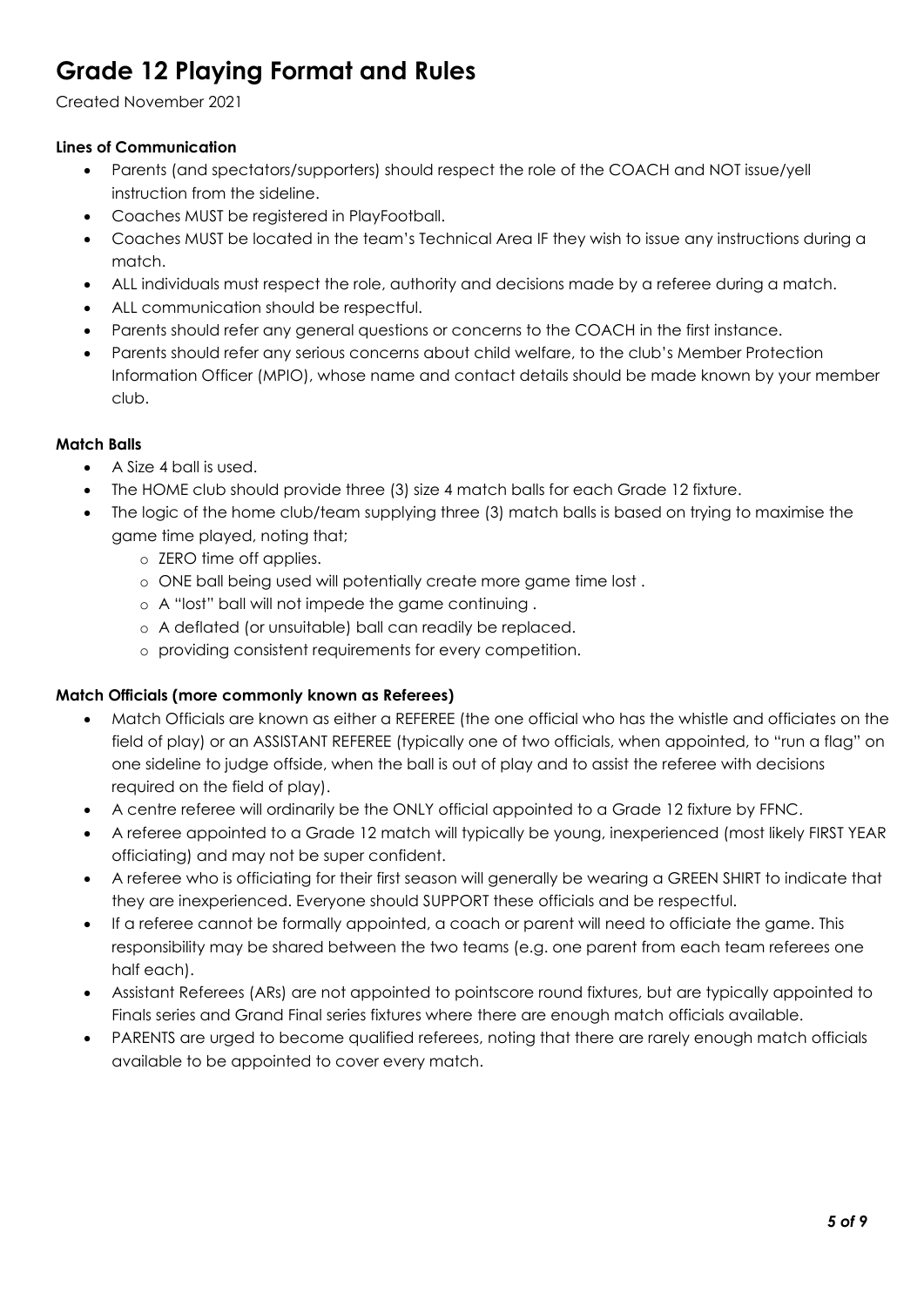Created November 2021

## Match results and points tables

- Match results and points tables are recorded online on the FFNC website.
- The home club is responsible for entering results online by 11pm each Sunday following the fixture.
- Results for each weekend fixtures (i.e. Friday, Saturday, and Sunday) are then automatically published to the FFNC website by 1am on each Monday morning.
- FFNC reconciles each result that has been entered online against the records on the match sheets submitted by clubs.
- Where results are identified as being incorrect online, these are corrected by FFNC and advice is provided to the clubs involved in each fixture.

Points are awarded as followed:

WIN – Three (3) points DRAW – One (1) point LOSS – Zero (0) points WIN (by FORFEIT) – Three (3) points plus three (3) goals BYE – Zero (0) points

## Match Sheets

- All teams are required to complete a match sheet and provide it to the appointed match official (OR CLUB appointed match official) before kick-off.
- Players cannot be added to a match sheet after the game has started.
- If a player 'might' arrive for the second half, their name is still required to have already been written on the match sheet before Kick-Off (i.e. the start of the game and meaning when the referee has received the match sheet book).
- The reconciliation of results is typically complete by close of business each Thursday.

### Number of Players

- Maximum of 11 players including goalkeeper on the field of play at any one time.
- An additional three interchange players can be seated in the technical area.
- No more than 14 players can be listed on the match sheet and participate in any one fixture from the same team/club.
- A player must be listed on the match sheet prior to kick-off as part of being considered eligible to participate in any given fixture.
- All players who are intending to play in the fixture must be written on the match sheet before kick-off. Players cannot be added to the match sheet after kick-off.
- A fixture may not start or continue if either team has fewer than seven players.

### Player Eligibility

- Clubs are required to lodge a list of players (known as a Squad List) who are considered age-eligible (or approval otherwise given\*) to participate in Grade 12.
- A player can be registered in one team (listed on the squad list), one competition for which they are eligible.
- A junior mixed player cannot participate for a different Grade 12 team from the same club regardless if the other team is in a different division.
- A player cannot be shared between two teams from different clubs; o i.e. a player cannot 'fill-in' for the opposing team due to lack of players or any other reason.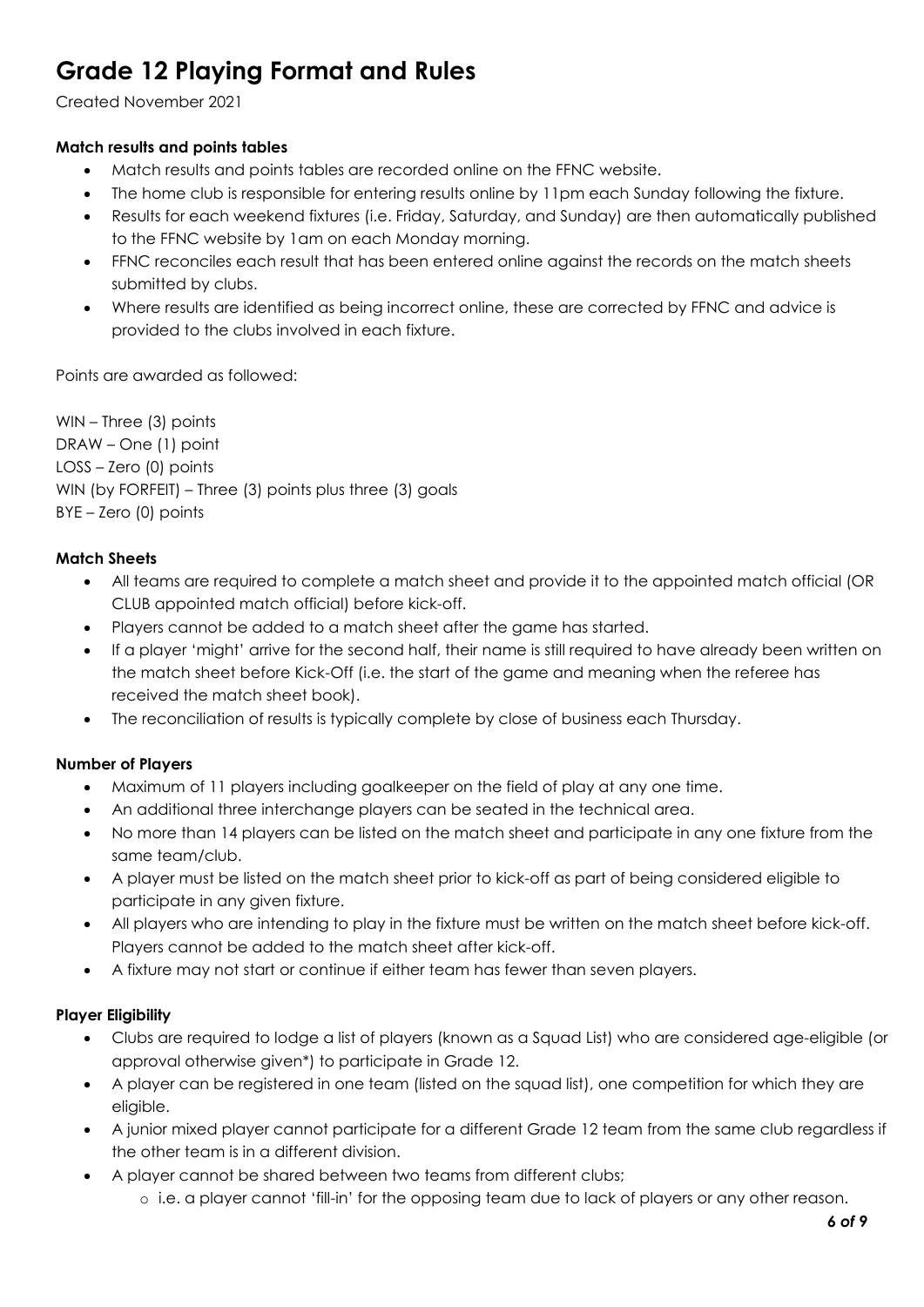# Created November 2021

- Females are eligible to play in MIXED gender competitions;
	- o A female player cannot however participate for two different Girls Grade 12 teams.
	- o A female player can participate for a GIRLS only team and a MIXED GENDER team, for which they are eligible (generally based on age), but such player can only be registered to one team.
- A player can only participate a maximum of six (6) times in any one team that they are not registered for before they are regarded to that team;
	- o A player who is regraded to a different team can no longer participate for the team that they were originally registered in.
- MALES cannot participate in GIRLS ONLY competitions.

## Playing Equipment

All outfield players in the same team must wear the following equipment when on the field of play (including in the Technical Area);

- Shirts must be club playing shirts and be the same for all out-field players in the same team.
- Shirts must have sleeves.
- Shirts must have a unique number on the back and be visible from a distance of at least 25 metres.
- The number on each shirt must reconcile with the name of each player, as written on the match sheet.
- Shorts must be the same colour and style for all out-field players in the same team (including when a goalkeeper changes position and becomes an outfield player).
- Socks must be of the same colour and style for all outfield players in the same team (including when a goalkeeper changes position and becomes an outfield player).
- Shinguards (and must be covered by the socks).
- Footwear (football boots or other suitable covered footwear).
- Studs must be safe (metal studs must not be sharp or considered by the referee to be dangerous).

### Goalkeeper

- A shirt must be worn and must be distinctly different in colour from the out-field players from the BOTH teams.
- A short sleeve shirt (where being worn) must have sleeves.
- A long-sleeve shirt is allowable.
- The shirt must have a unique number on the back and be visible from a distance of at least 25 metres. The number must reconcile with the name of the goalkeeper, as written on the match sheet.
- Shorts and socks are not required to be the same colour and style as out-field players from the same team whilst a player is acting as the goalkeeper (i.e. NOT an outfield player).
- Socks must be worn and cover the shinguards. The colour and style can however be different from outfield players in the same team.
- Shinguards (and must be covered by the socks).
- Footwear (football boots or other suitable covered footwear).
- Studs must be safe (metal studs must not be sharp or considered by the referee to be dangerous)
- Undershirts must be the same colour as the main colour of the shirt sleeve.
- Undershorts/tights (e.g. Skins) must be the same colour as the main colour of the shorts or the lowest part of the shorts.
- A goalkeeper can wear trackpants.

### Optional equipment

- Undershirts must be the same colour as the main colour of the shirt sleeve.
- Undershorts/tights (e.g. Skins) must be the same colour as the main colour of the shorts or the lowest part of the shorts.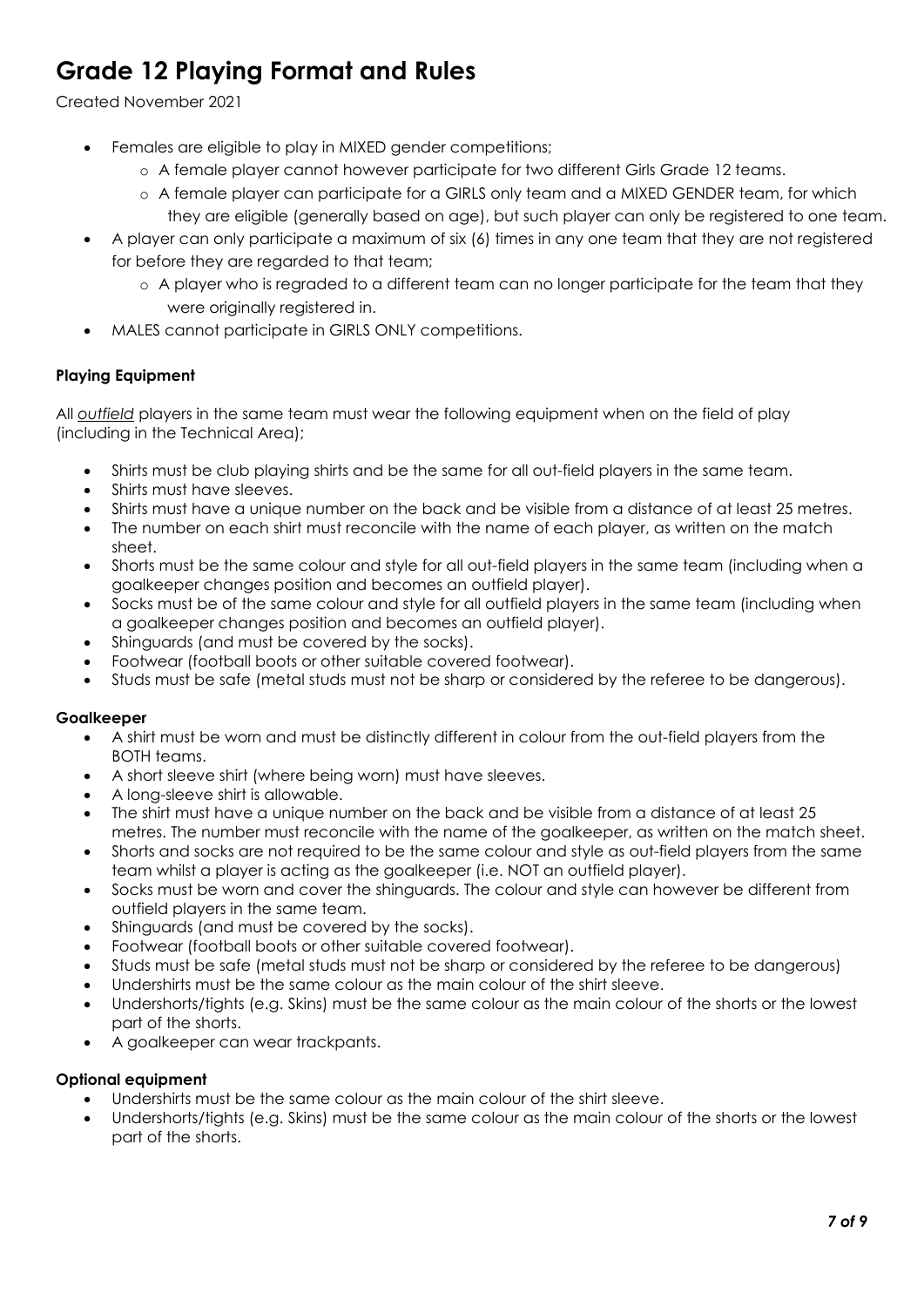Created November 2021

## Prohibited items

- All items of jewellery (necklaces, rings, bracelets, earrings, leather bands, rubber bands, etc.) are forbidden and must be removed.
- Using tape to cover jewellery is not permitted.
- A player who has a CAST on an arm or wrist cannot participate EVEN if the cast is wrapped or padded.

### Other items

 Spectacles can be worn by a player as long as the referee is of a view that the spectacles (e.g. frames) will not cause injury to the player or to any other player.

#### Alternate Strips

 In the event of a strip clash (i.e. two teams wearing similar colours OR two teams from the same club), it is the responsibility of the home club/team to organise to wear their approved alternate strip.

### **Points**

Points are awarded as followed: WIN – Three (3) points DRAW – One (1) point LOSS – Zero (0) points WIN (by FORFEIT) – Three (3) points plus three (3) goals BYE – Zero (0) points

#### Postponed Fixtures

- A postponed fixture is when a game cannot be played as a consequence of inclement weather or adverse condition of the field.
- When a game is postponed, FFNC will advise both clubs/teams by email that the fixture has been postponed due to wet weather closure of the field the game was scheduled to be played on.
- FFNC will make an assessment about re-scheduling (or otherwise) and identify a suitable date and time for the fixture to be played.
- Fixtures that do not proceed (i.e. are not re-scheduled) will be declared.

### Rules (FIFA Laws of the Game)

- In Grade 12, the FIFA Laws of the Game are applied with minor modifications to goal kicks and corner kicks. These are outlined below:
	- o Goal kicks are to be taken from a point level with the penalty spot and parallel to the goal line in that side of the field where the ball went out.
	- o Corner kicks are to be taken on the goal line at a point 3 metres from the junction of the goal line and the penalty box (16.5 metres line) and towards the corner on that side of the field in which the ball went out.

The FIFA Laws of the Game can be found here.

### Scheduling

- Fixtures are scheduled at the discretion of Football Far North Coast. The team that is named first will be considered as the home team, even if the fixture is played at a neutral venue.
- Each team can expect to play a minimum of 12 games in a pointscore season and a maximum of 14 games in a season (plus any games in a finals series that a team may qualify for) regardless of how many teams exist in any given competition.